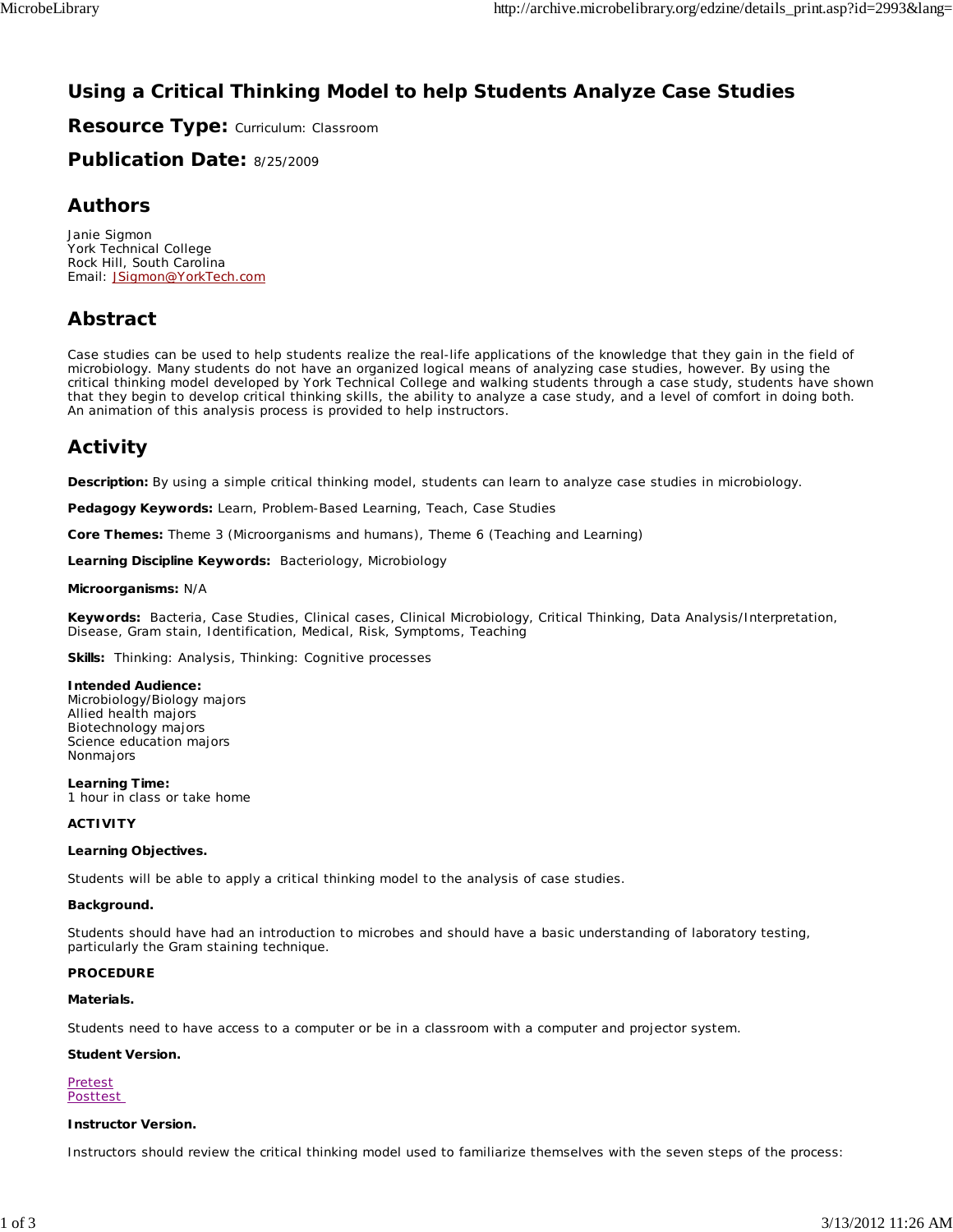identify, gather, examine, formulate, apply, evaluate, and reflect.

Students should be introduced to case studies then asked to read a copy of the case study that will be presented in the animation (see Case study). The students should then complete the pretest. The animation called "Using Critical Thinking Skills to Analyze Case Studies in Microbiology" should be shown to the students (see Animation). A posttest is then administered.

#### **Safety Issues.**

None

#### **Suggestions for Determining Student Learning.**

By using the pre- and posttests, student confidence about analyzing a case study and student understanding of the steps needed to properly analyze a case study can be assessed.

#### **Field Testing.**

This activity was field tested with 28 microbiology students (Biology 225), most of whom are planning careers in the allied health fields.

#### **Results after the first presentation of the animation**

Pretest questions

· Question 1 on student confidence in analyzing case studies: 93% either were unsure or did not know how to do this analysis.

· Question 2 on needing help with the analysis: 100% wanted help.

· Steps in analysis of case study: average number of steps identified was 1.25 out of 7 steps.

#### Posttest questions

· Question 1 on student confidence after watching animation: 75% could now analyze or use this step-by-step model to analyze a case study.

· Question 2 on use of the model: 100% thought that it would help them.

· Steps in analysis of case study: 5.8 out of 7 steps of the critical thinking model were correctly put in order.

#### **Results after a second presentation of the animation with new case studies (31 students participated)**

Using the grading rubric for critical thinking skills (advanced = 4, competent = 3, developing = 2, and elementary = 1), the average student score for each section of the critical thinking model was:

| Identify  | 2.65 |
|-----------|------|
| Gather    | 2.68 |
| Fxamine   | 3.03 |
| Formulate | 3.17 |
| Apply     | 3.03 |
| Fvaluate  | 3.28 |
| Reflect   | 3.34 |

Not only could students identify the parts of the critical thinking model, they also had developed a level of competence in using the model to analyze new case studies.

#### **Student Data.**

Before the animation was shown, most students could only list "identify the problem" as a step in the analysis of a case study. Many steps were minimally filled out or went off on tangents that had nothing to do with the case itself. After the animation, most students expressed, through the posttest and by voice, that they felt more comfortable using the critical thinking model as a guide through this type of analysis.

#### **SUPPLEMENTARY MATERIALS**

#### **Possible Modifications.**

The pre- and posttests can be modified to accommodate any extra questions that an instructor would like to add. The animation could be made available to the students for review via a web-based course management system. Other case studies could be used to test the students' ability to analyze new case studies.

#### **Links to other case studies from MicrobeLibrary:**

Viral Mini-Case History Studies for Courses Involving Medical Microbiology,

http://archive.microbelibrary.org/Edzine/details.asp?id=496&Lang=

Bacterial Mini-Case History Studies for Courses Involving Medical Microbiology,

http://archive.microbelibrary.org/Edzine/details.asp?id=494&Lang=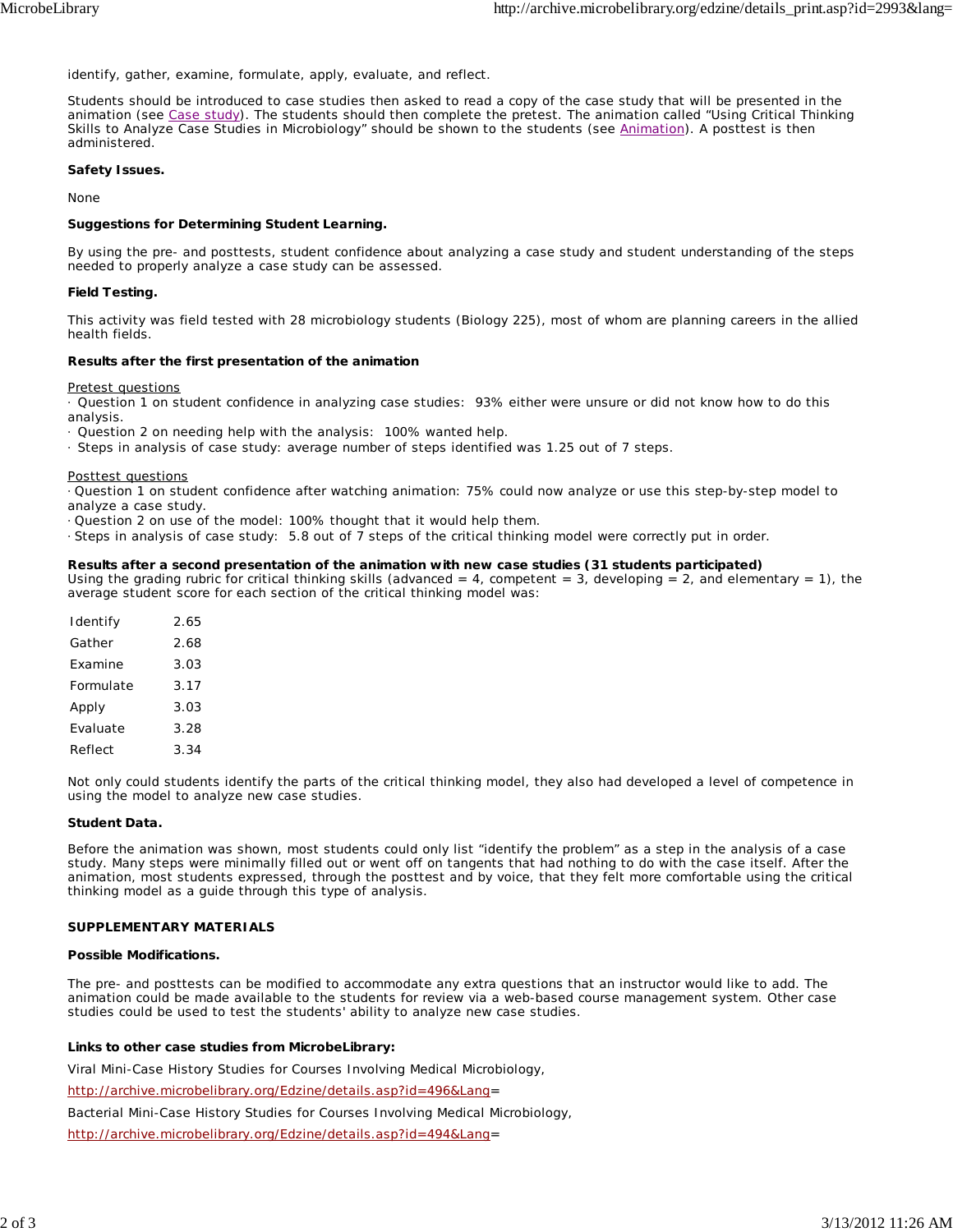#### **Link to information about a book containing case studies:**

**Gilligan, P. H., M. L. Smiley, and D. S. Shapiro.** 2002. Cases in medical microbiology and infectious diseases, 3rd ed. ASM Press, Washington, D.C.

#### **Links to other case studies from the web:**

Case studies in Science from State University of New York at Buffalo: case collection in Microbiology,

http://ublib.buffalo.edu/libraries/projects/cases/ubcase.htm#microbiology

#### **References.**

- 1. **Buxton, R.** 2007. Examination of Gram stains of urine. http://archive.microbelibrary.org/Gram%20Stain /details.asp?id=2415&Lang=English.
- 2. **Cundell, D.** 2000. Bacterial mini-case history studies for courses involving medical microbiology. http://archive.microbelibrary.org/Edzine/details.asp?id=494&Lang=English.
- 3. **Facione, P. A.** 2007. Critical thinking: what it is and why it counts. Insight Assessment. http://www.insightassessment.com.
- 4. **York Technical College.** 2009. York Technical College critical thinking model explained. http://www.yorktech.com /qep/.

#### **Appendices and Answer Keys.**

- Animation file: "Using Critical Thinking Skills to Analyze Case Studies in Microbiology."
- Pretest and answer key
- Posttest and answer key
- Case study
- Assessment instrument for evaluating students after the exercise
- Grading rubric for the critical thinking model
- Case studies used to test students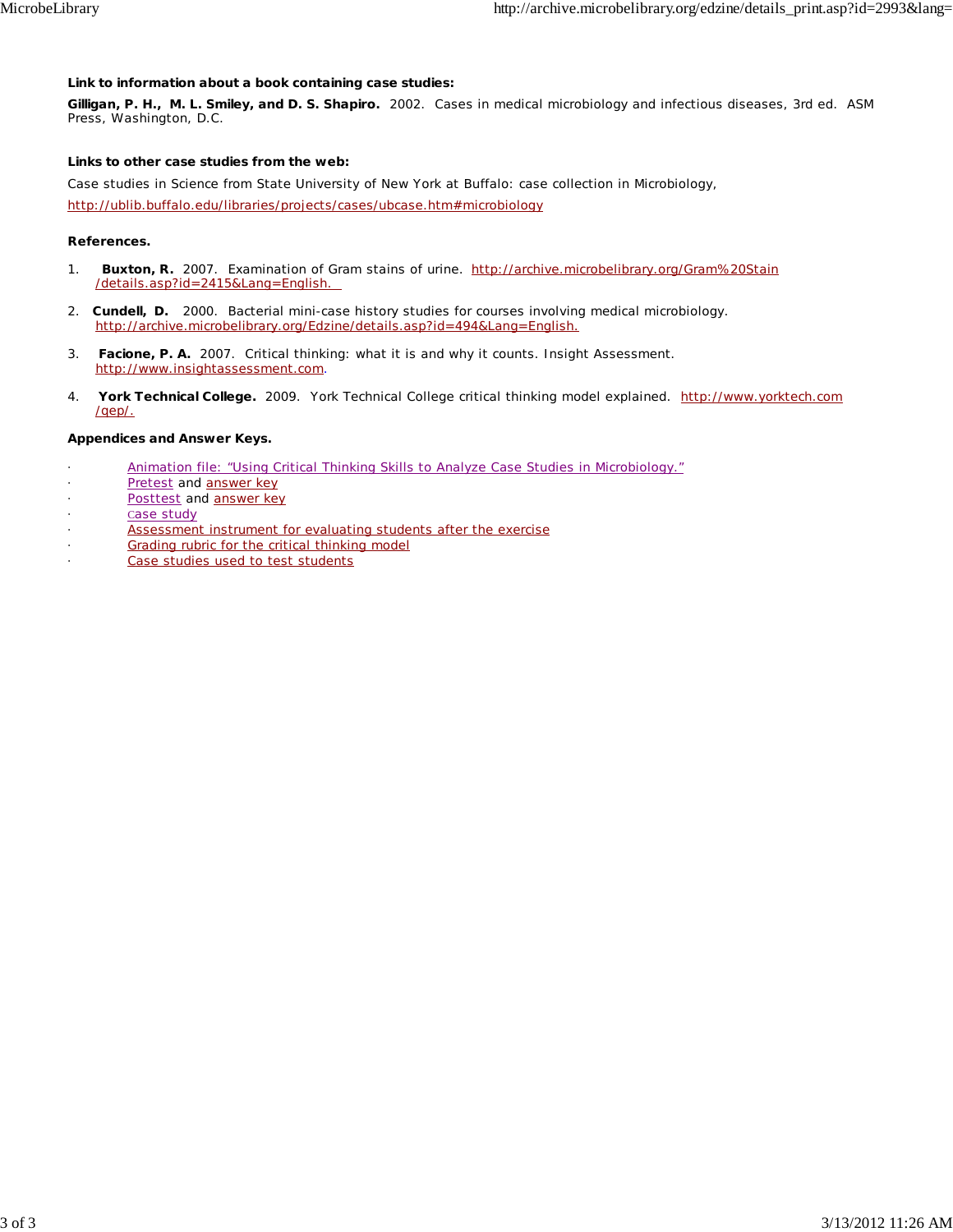

| Course:       |  |
|---------------|--|
| Student name: |  |

### *[Circle the best answer.]*

- 1. Which statement applies to the way that you feel about analyzing a case study in microbiology?
	- A. I feel confident that I could analyze a case study.
	- B. I'm not sure that I could analyze a case study.
	- C. I don't know how to analyze a case study.
- 2. Would you feel more comfortable analyzing a case study if you had an organized way to figure it out?
	- A. Yes, definitely.
	- B. Yes, that might help.
	- C. No, I don't need any help.

[Read the case study.]

Write down the steps that you would use to analyze this case study

- 1.
- 2.
- 
- 
- 3.
- 4.

5.

6.

7.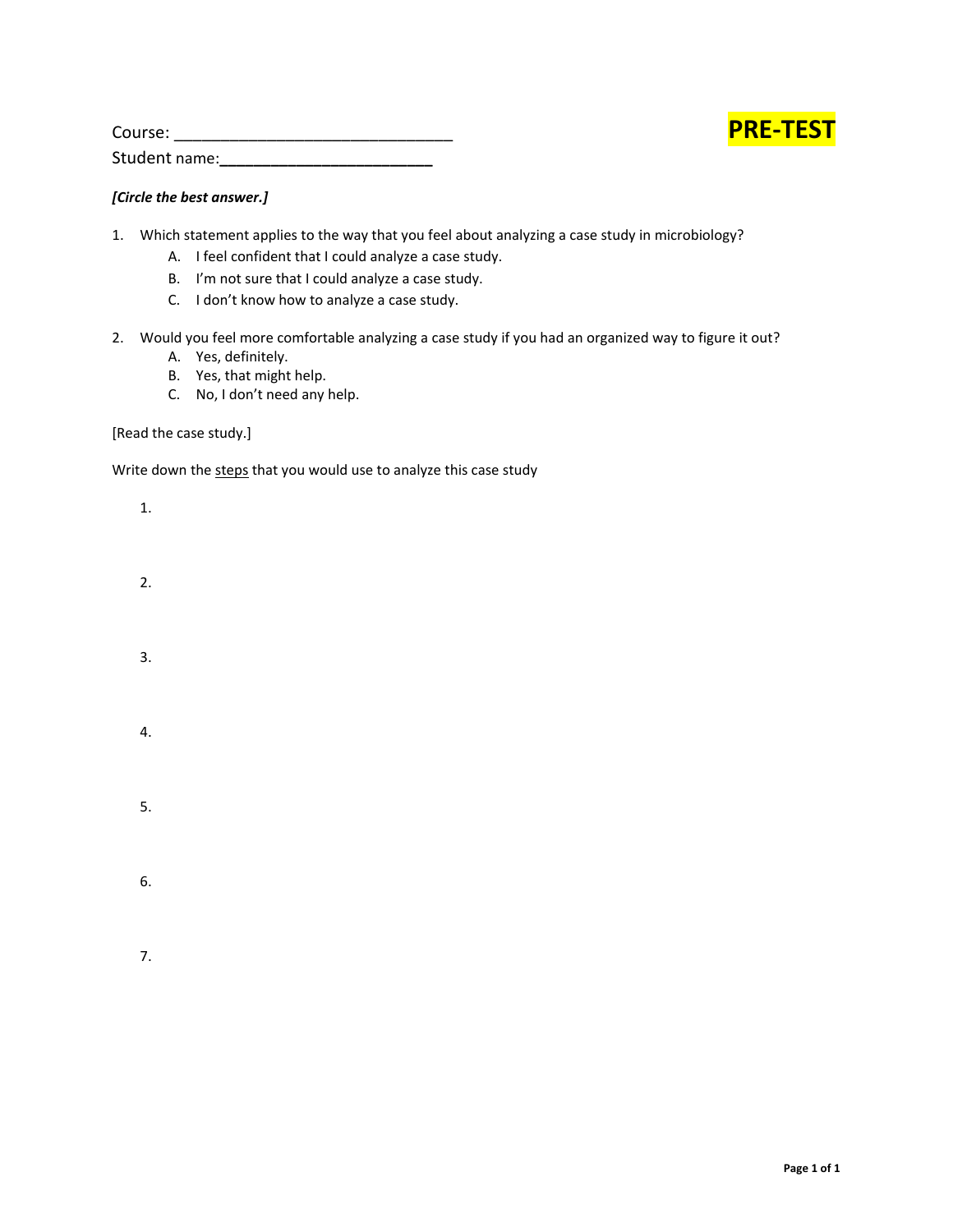

| Course:       | <b>POST-TEST</b> |
|---------------|------------------|
| Student name: |                  |

After viewing the animation ‐‐ *[Circle the best answer]*

- 1. Which statement applies to the way that you feel about analyzing a case study in microbiology now?
	- A. I feel confident that I could analyze a case study.
	- B. I'm still not sure that I could analyze a case study.
	- C. I could analyze a case study if I had the "how‐to" steps in front of me.
	- D. I don't know how to analyze a case study.
- 2. Would you feel more comfortable analyzing a case study if you had the steps of this critical thinking model available to you?

A. Yes, definitely.

- B. Yes, that might help.
- C. No, I don't need any help.

Put the following steps of the Critical Thinking Model in order, from first step to last step:

| 1.               |  |  |  |
|------------------|--|--|--|
| 2.               |  |  |  |
| $\overline{3}$ . |  |  |  |
| 4.               |  |  |  |
| 5.               |  |  |  |
| 6.               |  |  |  |
| 7.               |  |  |  |

APPLY, FORMULATE, IDENTIFY, REFLECT, EXAMINE, GATHER, EVALUATE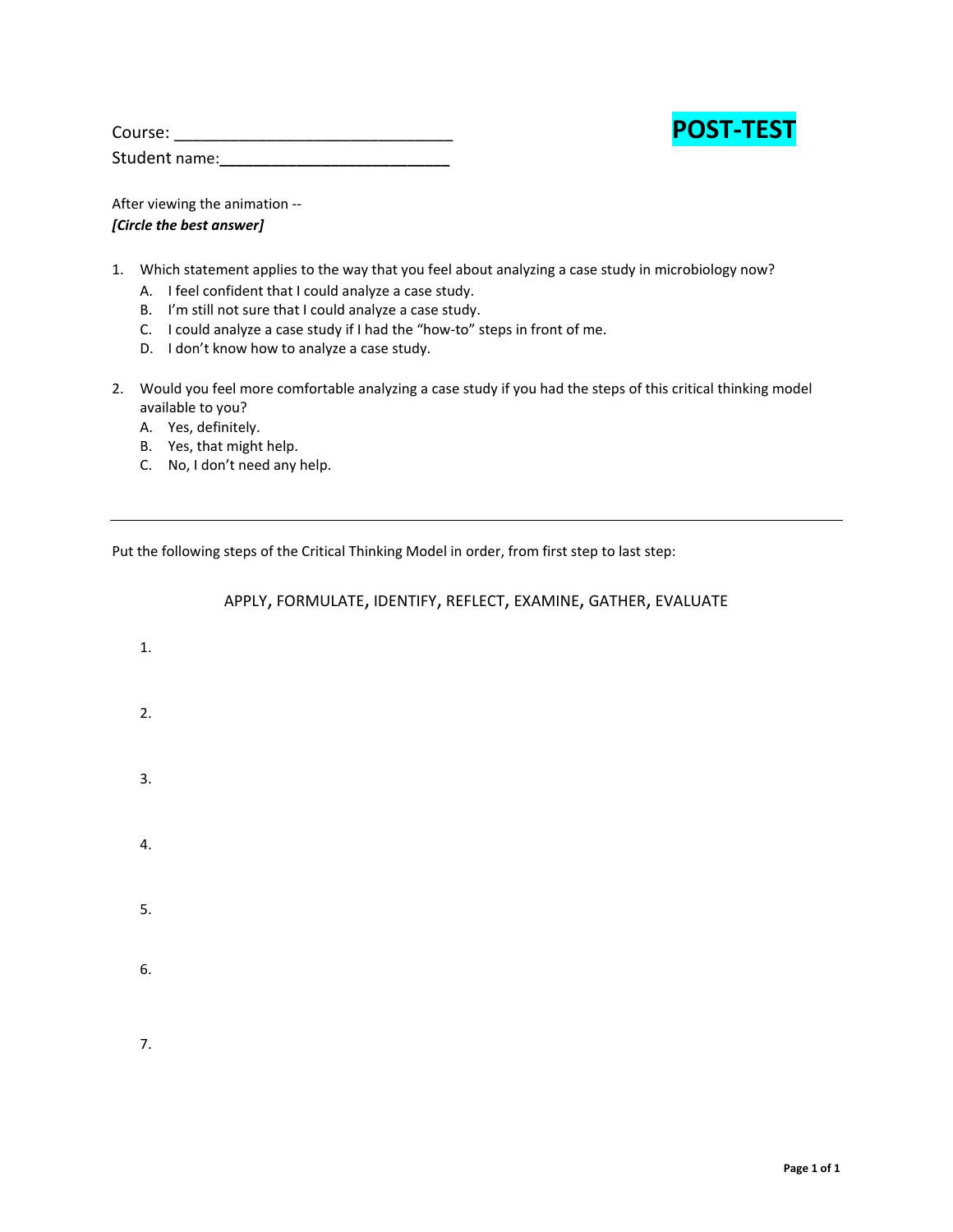The case study:

A 13‐year‐old female patient presents at her primary care practitioner suffering from a urinary tract infection. A sample of midstream urine reveals gram‐positive nonencapsulated cocci, which are arranged in clusters and are coagulase negative (1).

1. **Cundell, D.**2000.Bacterial mini‐case history studies for courses involving medical microbiology. http://www.MicrobeLibrary.org.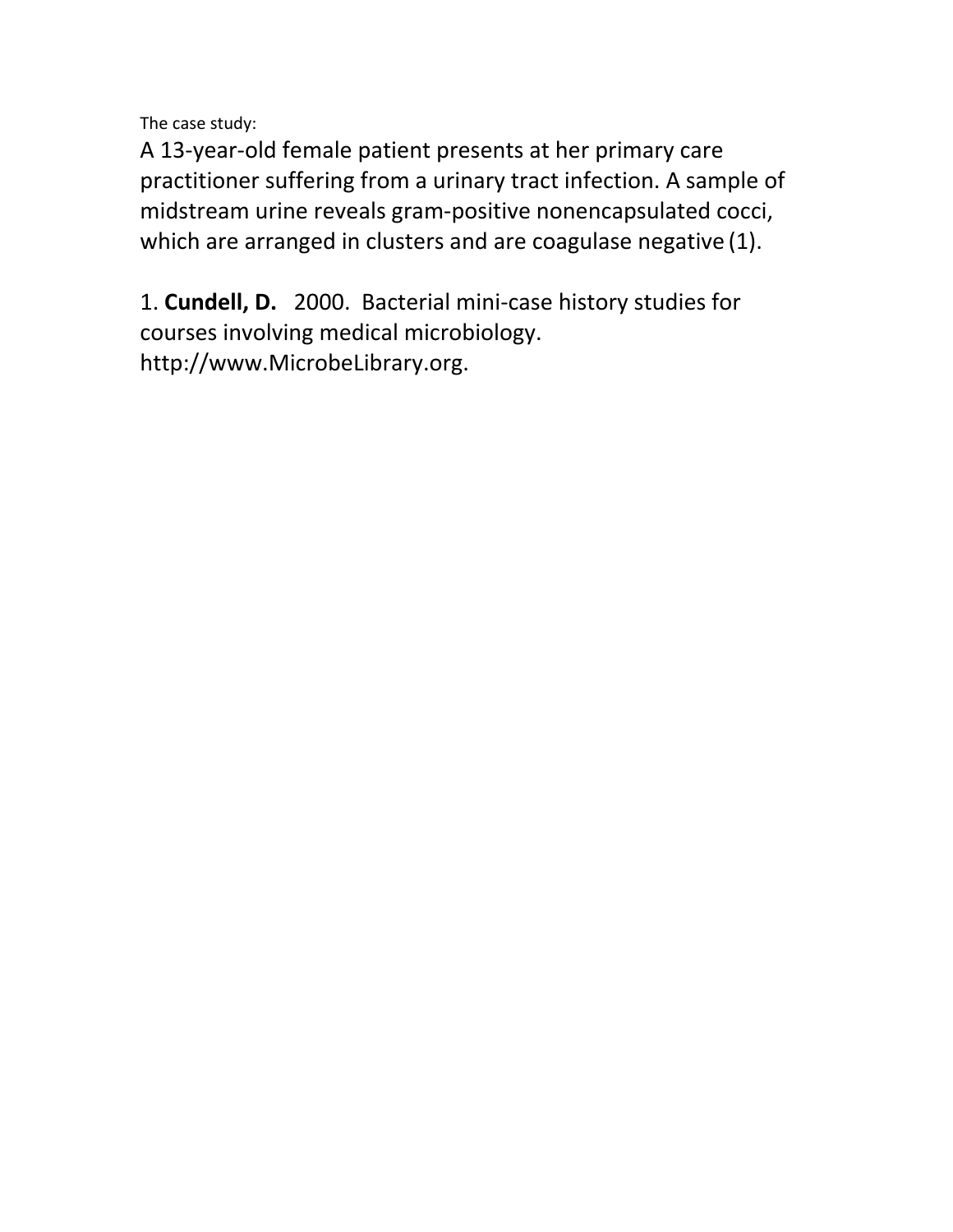| <b>PRE-TEST Answer key</b> |  |
|----------------------------|--|
|                            |  |

| Course:       | <b>RE-TEST Answer kev</b> |
|---------------|---------------------------|
| Student name: |                           |

#### *[Circle the best answer.]*

- 1. Which statement applies to the way that you feel about analyzing a case study in microbiology?
	- A. I feel confident that I could analyze a case study.
	- B. I'm not sure that I could analyze a case study.
	- C. I don't know how to analyze a case study.
- 2. Would you feel more comfortable analyzing a case study if you had an organized way to figure it out?
	- A. Yes, definitely.
	- B. Yes, that might help.
	- C. No, I don't need any help.

[Read the case study.]

Write down the steps that you would use to analyze this case study

- 1. Figure out what the problem is
- 2. Write down all the information that I know from the case study
- 3. Figure out what other information I need and find it
- 4. Determine a possible answer to my question
- 5. Apply all the information that I have so far to this answer
- 6. Does all of my information support this answer? If so, this is my conclusion.
- 7. Is there anything else that I should consider about this case?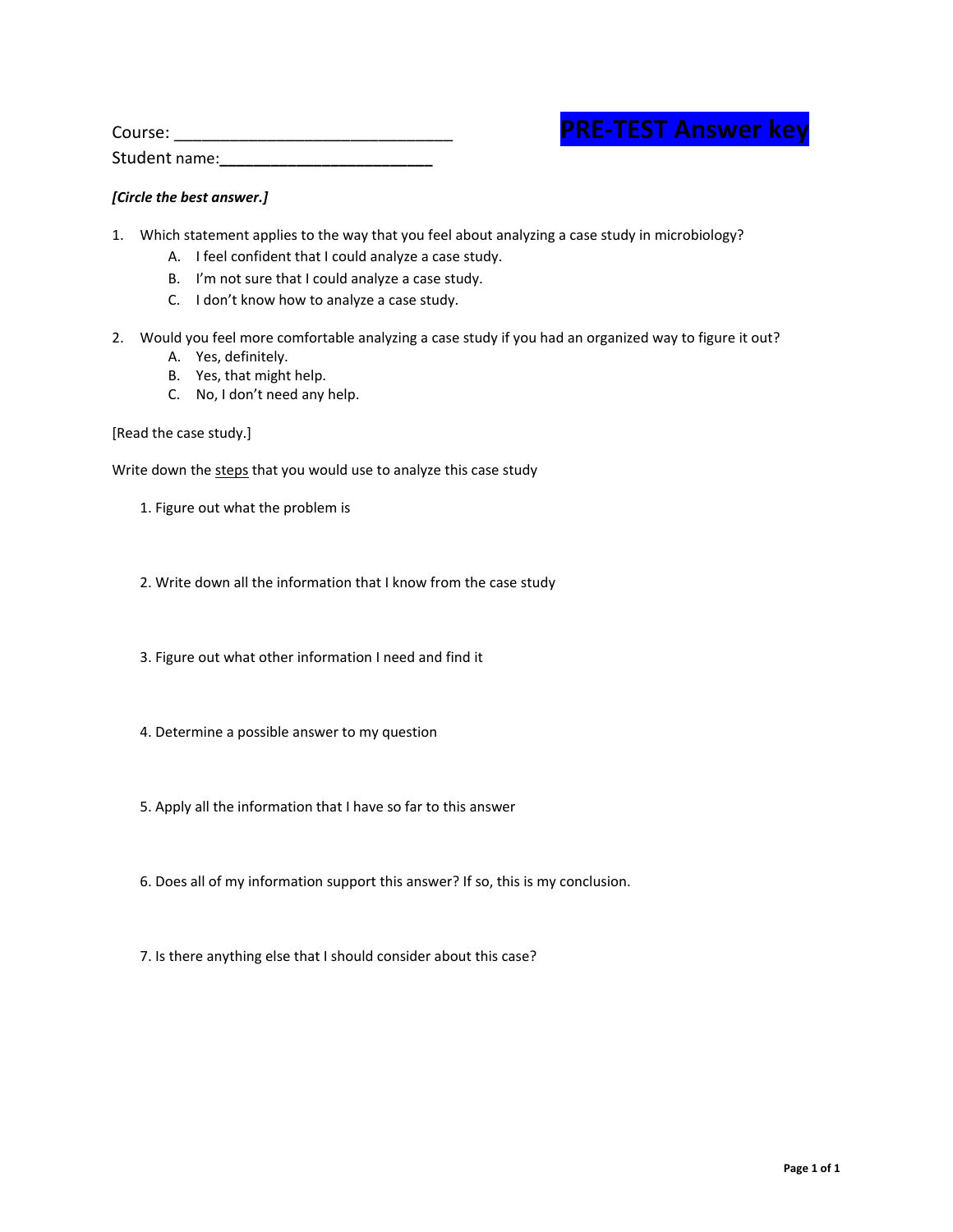| Course:       | <b>POST-TEST Answer key</b> |
|---------------|-----------------------------|
| Student name: |                             |

# **POST-TEST Answer key**

After viewing the animation ‐‐ *[Circle the best answer]*

- 1. Which statement applies to the way that you feel about analyzing a case study in microbiology now?
	- A. I feel confident that I could analyze a case study.
	- B. I'm still not sure that I could analyze a case study.
	- C. I could analyze a case study if I had the "how‐to" steps in front of me.
	- D. I don't know how to analyze a case study.
- 2. Would you feel more comfortable analyzing a case study if you had the steps of this critical thinking model available to you?
	- A. Yes, definitely.
	- B. Yes, that might help.
	- C. No, I don't need any help.

Put the following steps of the Critical Thinking Model in order, from first step to last step:

APPLY, FORMULATE, IDENTIFY, REFLECT, EXAMINE, GATHER, EVALUATE

1. Identify

2. Gather

3. Examine

4. Formulate

5. Apply

6. Evaluate

7. Reflect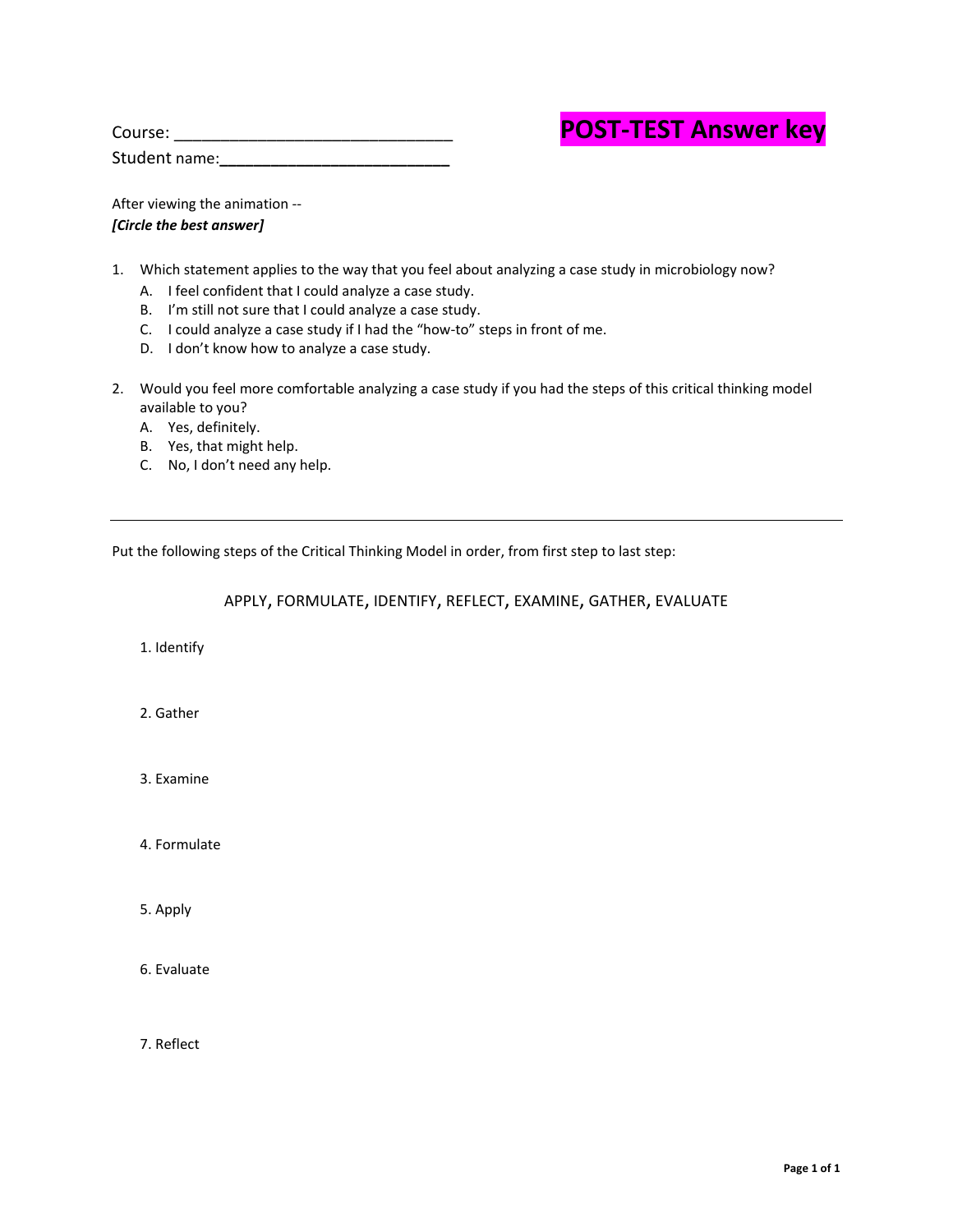# **Analyzing Case Studies in Microbiology**

# **IDENTIFY** the problem

**GATHER** information from the case study

**EXAMINE** the information to see what else is needed

**FORMULATE** a possible cause of the infection

**APPLY** this cause to the other information available to see if the case study and other information match

**EVALUATE** the information for accuracy and reach a conclusion

**REFLECT** upon the conclusion to determine if there were any implications concerning this diagnosis

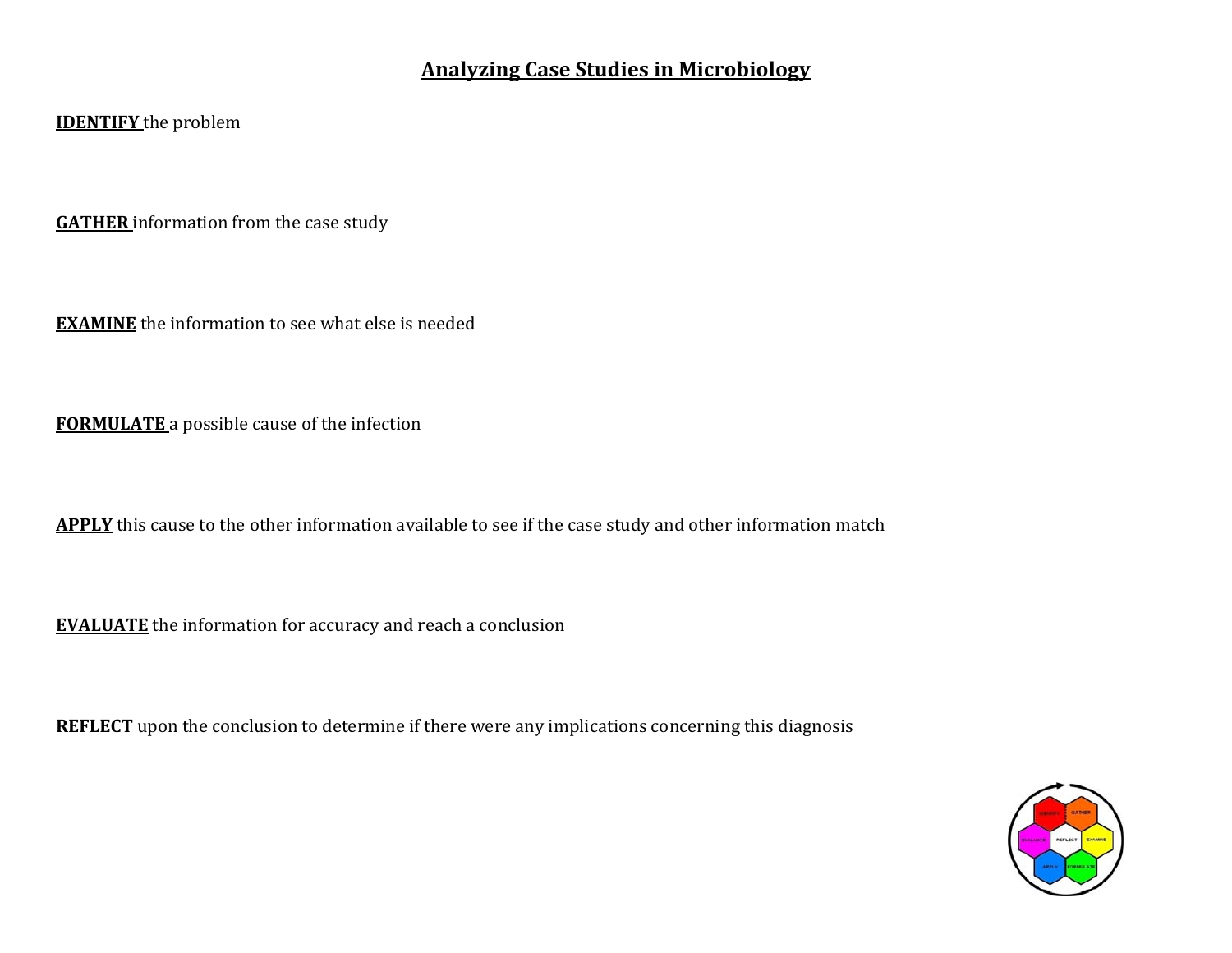# **YORK TECHNICAL COLLEGE CRITICAL THINKING RUBRIC**

|                 | <b>Advanced - 4</b>                                                                                                                                                                                                  | Competent - 3                                                                                                                                                                               | Developing - 2                                                                                                                                                                                      | <b>Elementary - 1</b>                                                                                                                                     | Score ___ |
|-----------------|----------------------------------------------------------------------------------------------------------------------------------------------------------------------------------------------------------------------|---------------------------------------------------------------------------------------------------------------------------------------------------------------------------------------------|-----------------------------------------------------------------------------------------------------------------------------------------------------------------------------------------------------|-----------------------------------------------------------------------------------------------------------------------------------------------------------|-----------|
| <b>Identify</b> | Clearly defines the root<br>problem, situation, or question;<br>accurately describes situation;<br>exhibits an open mind; thinks<br>about own thinking process                                                       | Recognizes that there is a<br>problem or situation;<br>identifies some component<br>parts; exhibits somewhat of<br>an open mind                                                             | Identifies inappropriate issues<br>or problems; unable to<br>accurately describe problem or<br>situation; exhibits some open-<br>mindedness                                                         | Fails to identify any<br>problem, situation, or<br>question; ignores pertinent<br>information; exhibits a<br>closed mind                                  |           |
| <b>Gather</b>   | Gathers all pertinent<br>information; considers all<br>perspectives and assumptions;<br>reflects on the problem or<br>question                                                                                       | Gathers some pertinent<br>information; considers most<br>perspectives and assumptions                                                                                                       | Gathers inadequate<br>information; considers some<br>perspectives and assumptions                                                                                                                   | Gathers no pertinent<br>information; considers few<br>perspectives or assumptions                                                                         |           |
| <b>Examine</b>  | Identifies relationships between<br>key points; recognizes<br>priorities; analyzes and sorts<br>pertinent elements from<br>information gathered; reflects<br>on the problem or question                              | Identifies some relationships<br>between key points; discovers<br>most relevant elements from<br>information gathered                                                                       | Wanders from the issue;<br>recognizes some priorities; sorts<br>some relevant elements from<br>gathered information                                                                                 | Disregards the issues; does<br>not recognize priorities;<br>unable to sort important<br>elements from information<br>gathered                             |           |
| Formulate       | Suggests multiple solutions;<br>identifies a position; devises a<br>logical plan of action; reflects<br>on past experience to support<br>decisions                                                                   | Suggests some possible<br>solutions; develops an<br>acceptable plan; uses some<br>past experience to support<br>decisions                                                                   | Presents few options; fails to<br>reach a position; develops a<br>marginal plan; shows difficulty<br>in using past experience to<br>support decisions                                               | Presents no options; fails to<br>reach a position; does not<br>integrate past experiences<br>to support decisions; fails to<br>develop a coherent plan    |           |
| <b>Apply</b>    | Implements the plan and<br>follows it to conclusion; clearly<br>demonstrates a concept;<br>produces a high-quality<br>product; shows mastery at<br>illustrating an idea                                              | Implements portions of a<br>plan; performs some follow-<br>up; produces an acceptable<br>product; illustrates a concept<br>in progress                                                      | Implements a small part of a<br>plan; performs marginal follow-<br>up; produces a marginal<br>product; illustrates the early<br>stages of an idea                                                   | Does not implement a plan;<br>fails to reach a conclusion;<br>does not produce a product;<br>fails to illustrate a concept                                |           |
| <b>Evaluate</b> | Notes bias; judges results<br>objectively; assesses<br>conclusion in terms of validity<br>and reliability; offers<br>alternative solutions; reflects<br>on own thinking process and<br>opportunities for improvement | Detects some bias; addresses<br>validity and reliability; judges<br>results but does not provide<br>alternatives; justifies most<br>results; occasionally reflects<br>on problem or process | Questions some data; bias<br>skews reasoning; draws faulty<br>conclusions; information is<br>interpreted inaccurately;<br>justifies some results; shows<br>some reflection on problem or<br>process | Fails to question data;<br>ignores bias; fails to assess<br>conclusion; justifies results<br>with no reason; does not<br>reflect on problem or<br>process |           |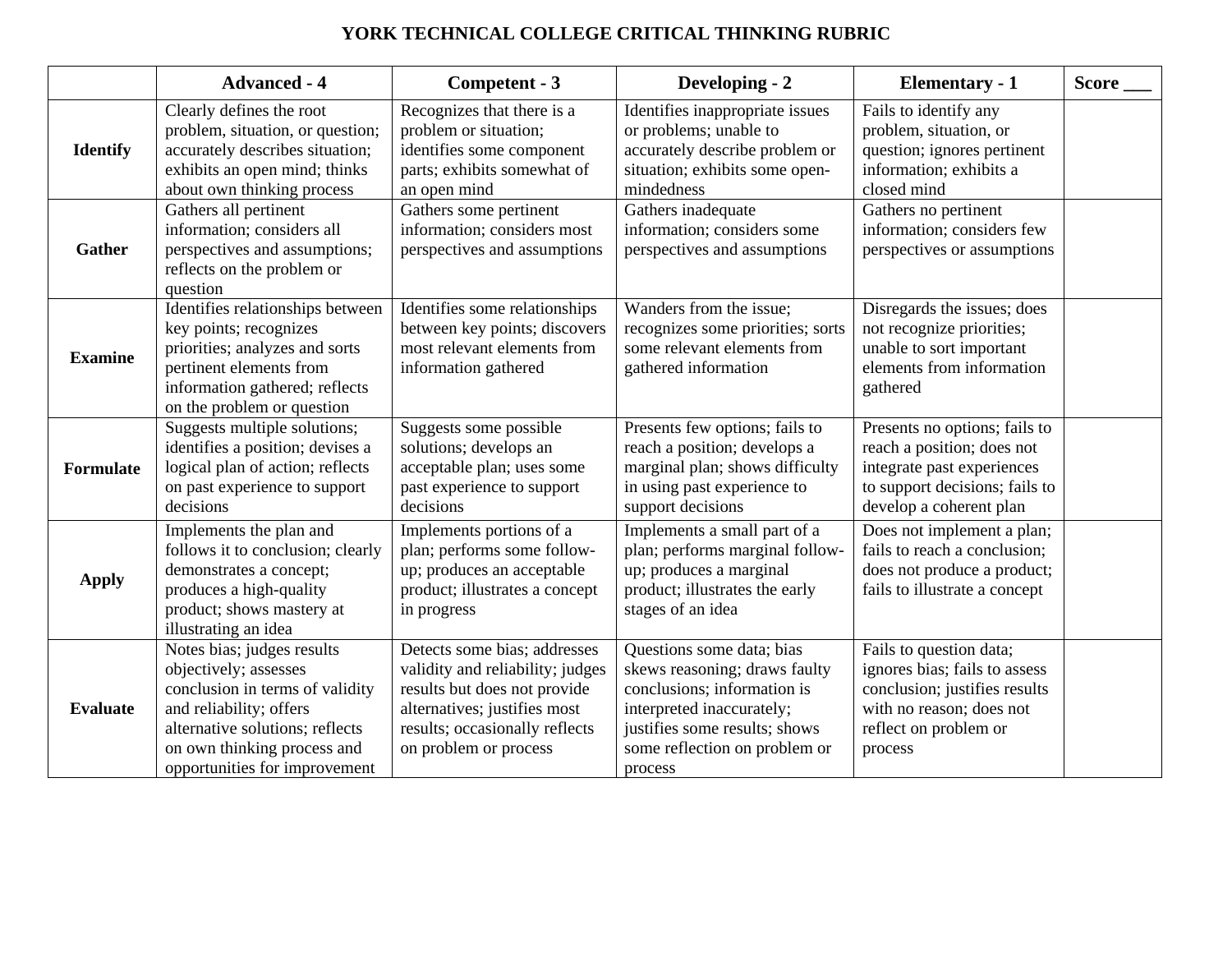# **Case A.**

A medical student on an international program in Namibia sees a 1‐week‐old infant with an eye infection. A sample of discharge from the eye is found to contain encapsulated, paired, gram‐negative cocci.

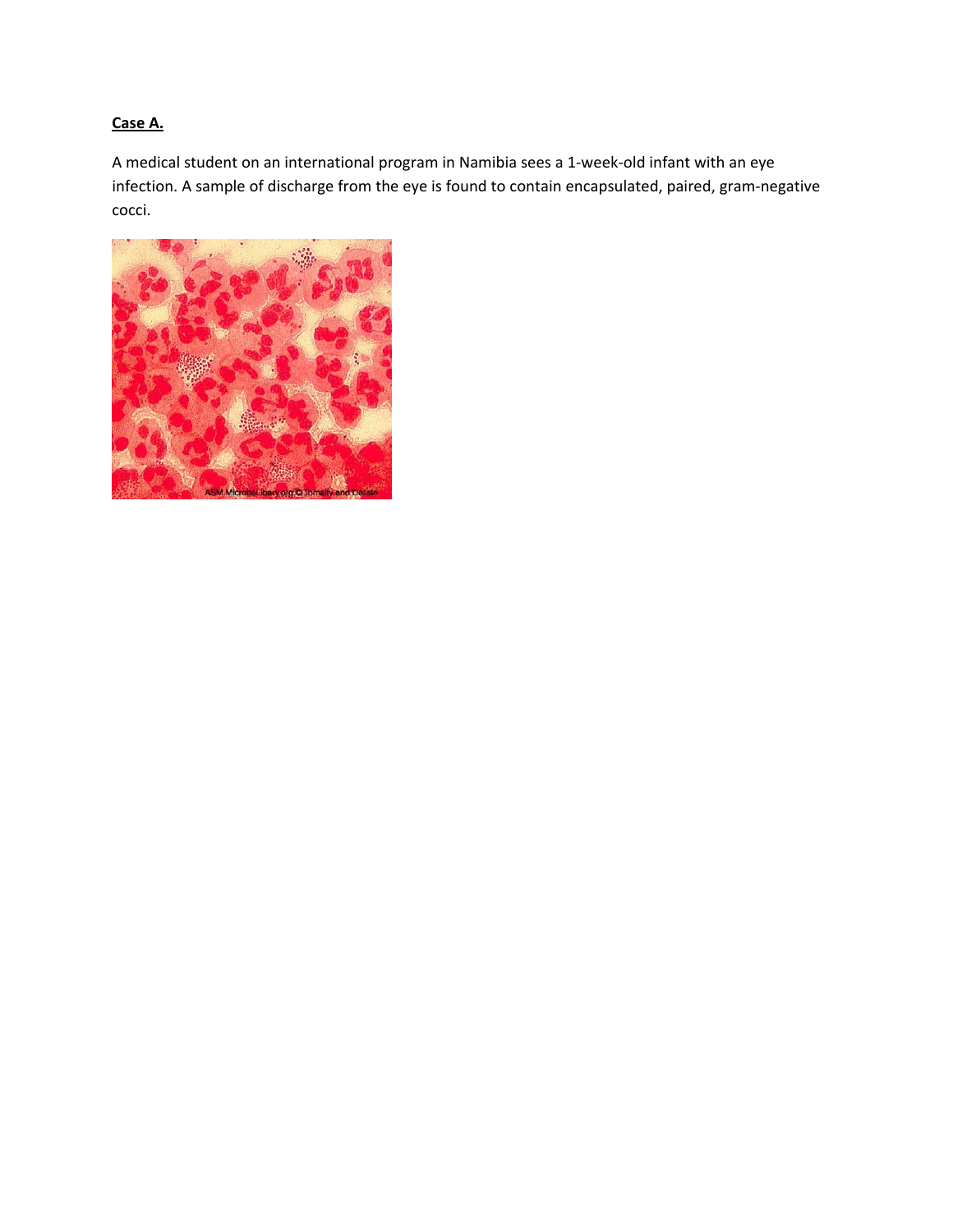### **Case B.**

A 9‐year‐old boy with a 2‐day history of diarrhea presents to the emergency room with blood in his stools and increased stool volume. He has vomited once. The boy went to a cookout 5 days earlier and ate a hamburger that was still "pink" inside. On examination he is well, apart from some dehydration. A culture of stool samples produces lactose‐positive (pink) colonies on MacConkey agar, but nonfermenting colonies on MacConkey with sorbitol substituted for lactose.



ASM MicrobeLibrary.org Chamberlain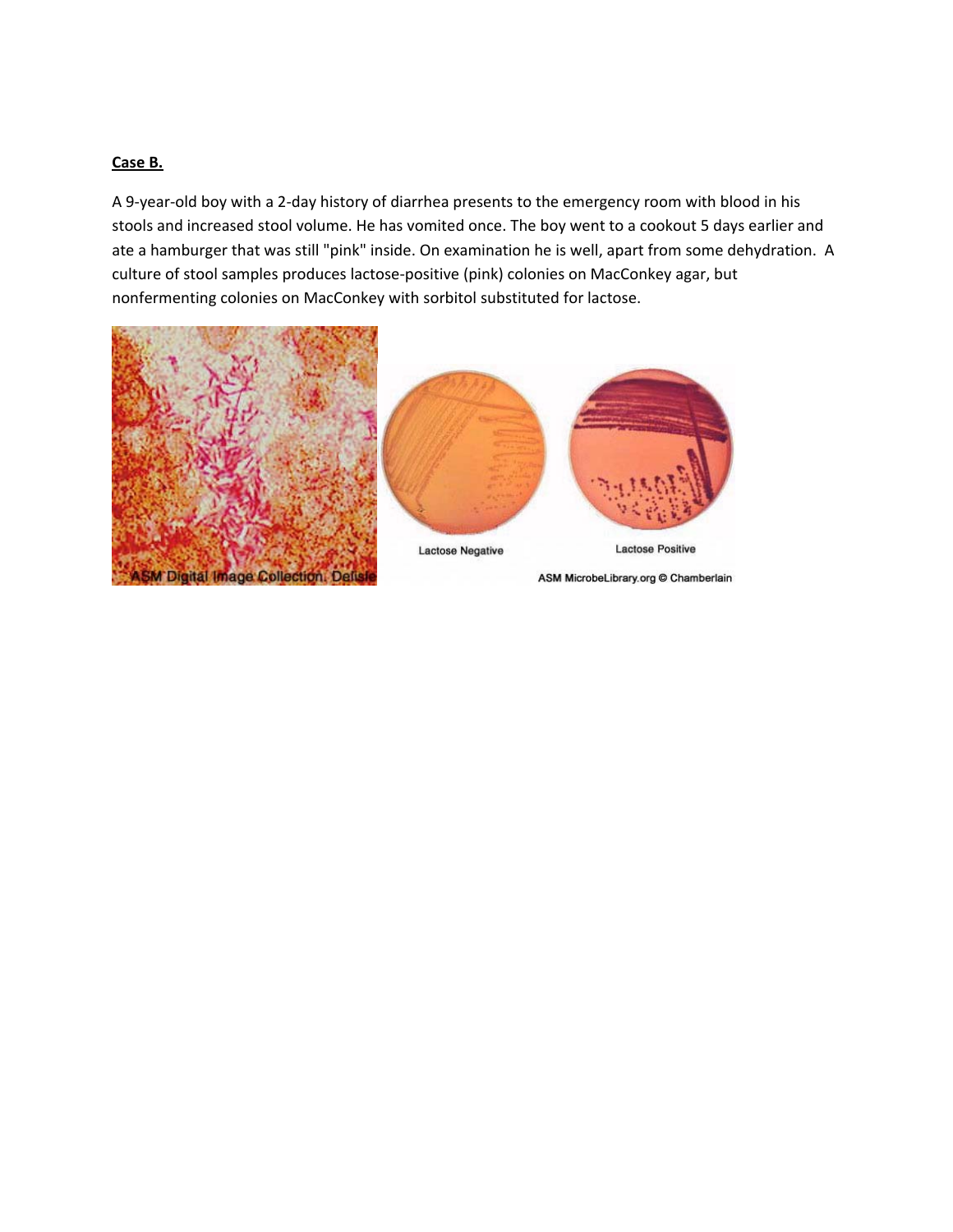### **Case C.**

A 1‐year‐old Eskimo child, Melissa, was admitted to a hospital in Alaska following a seizure and is limp and unresponsive. Her mother tells the physicians that the child had a runny nose earlier in the day and has been suffering from a cold for several days since beginning her enrollment at a daycare center. On closer examination, the patient is found to have an elevated temperature, rapid pulse, and supple neck. Overnight her neck becomes stiff, and blood and cerebrospinal fluid cultures are positive for gram‐ negative coccobacilli, which look like "rice grains" under the microscope. The bacteria need to be cultured under special conditions on blood and chocolate agars.

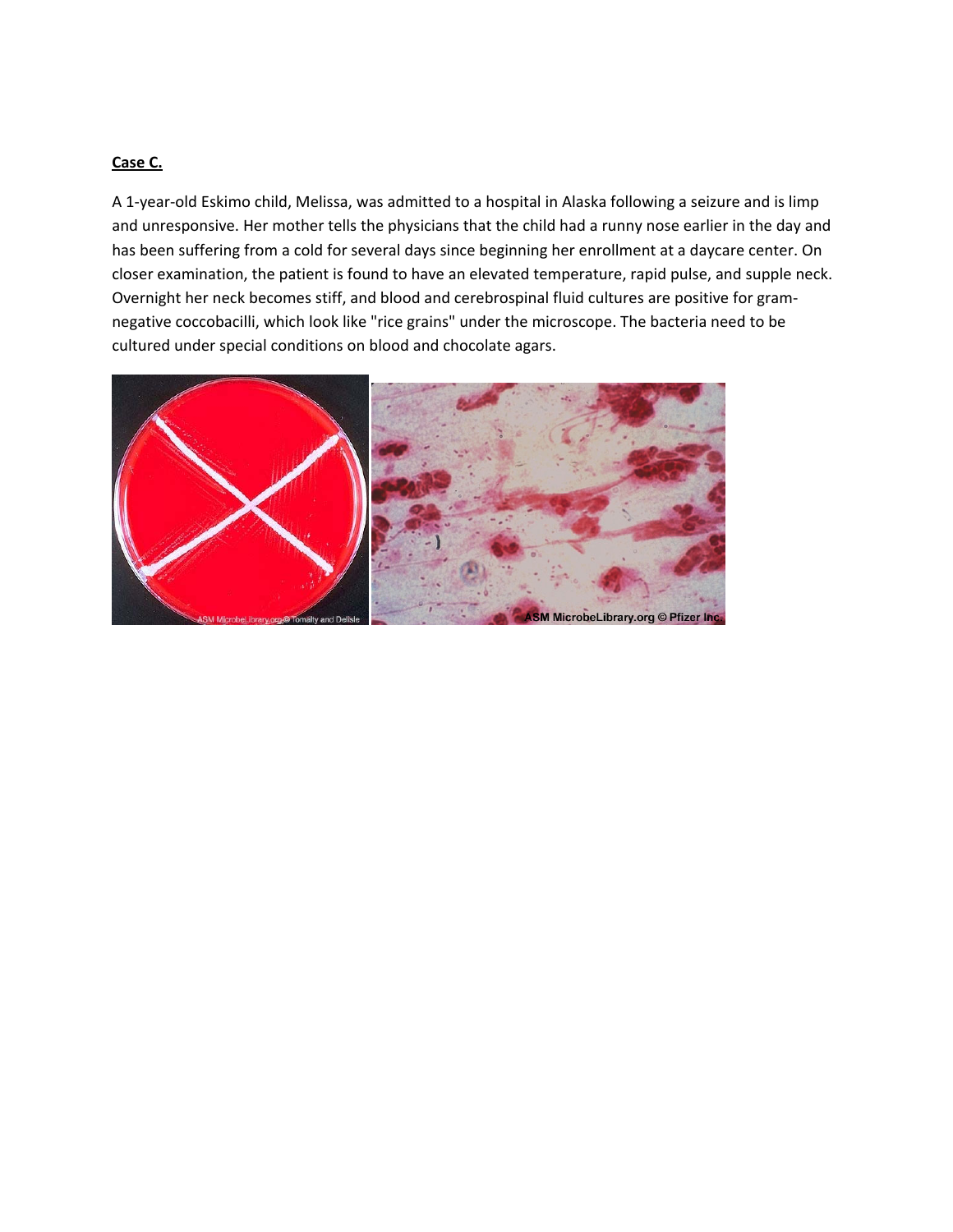### **Case D.**

A male injection drug user presents at the emergency room with nausea, vomiting, and severe stomach cramps, which began suddenly 18 hours ago. When interviewed, the patient stated that his last meal was a carton of rice from a Chinese restaurant that he found in a dumpster. Prior to this he was healthy, with no infection of any kind. The attending physician suspects a food

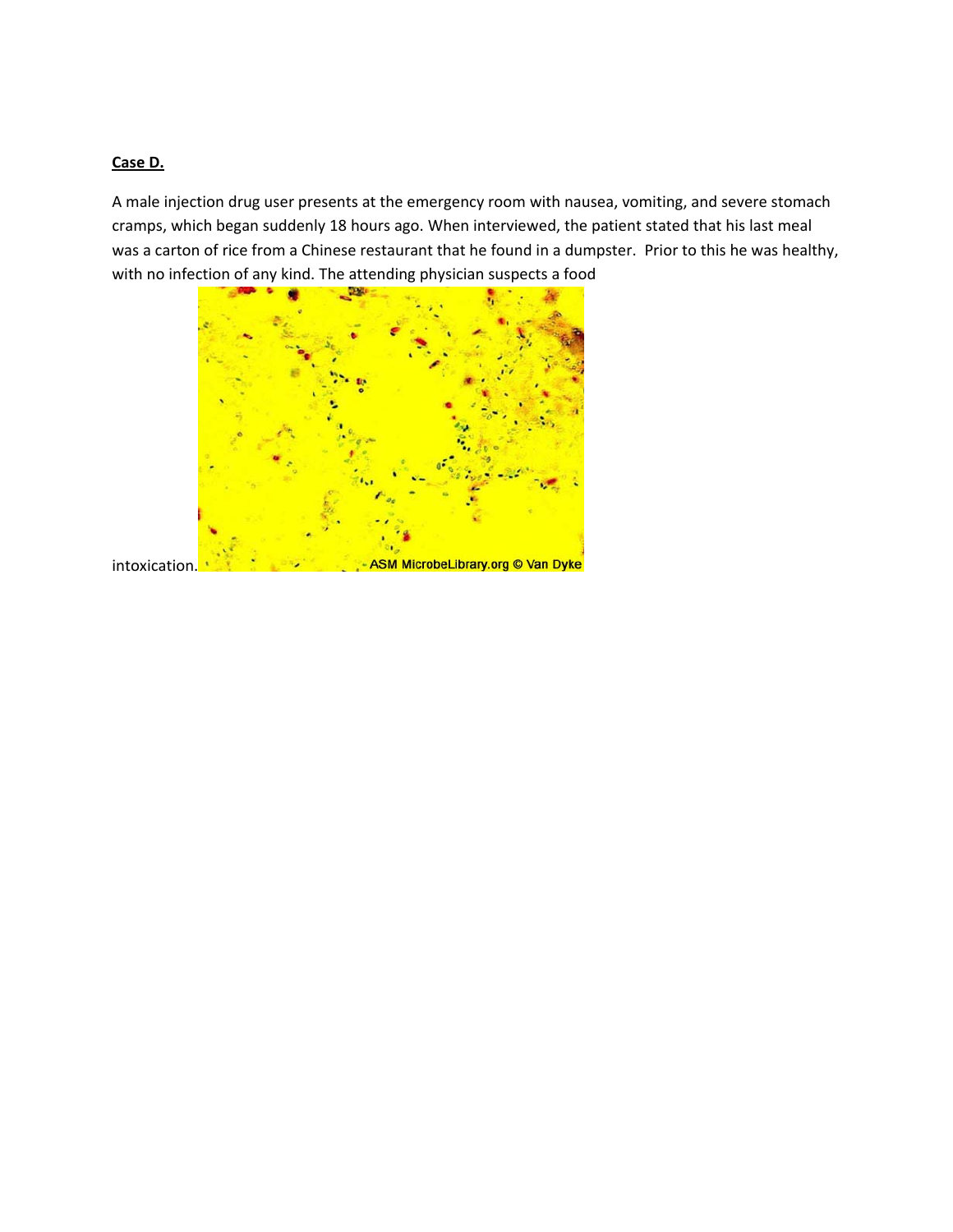### **Case E.**

A 65‐year‐old alcoholic was taken to the emergency room with severe necrotic, blackened areas on both feet and several draining ulcers on his heels and toes. He was stuporous. During that evening he had a seizure and was treated with phenytoin and barbiturates. By the end of the night he had developed increasing rigor and respiratory distress and was unresponsive. His neck was stiff and hyperextended and his teeth clenched in a grimace. Specific therapy and supportive care led to his full recovery.